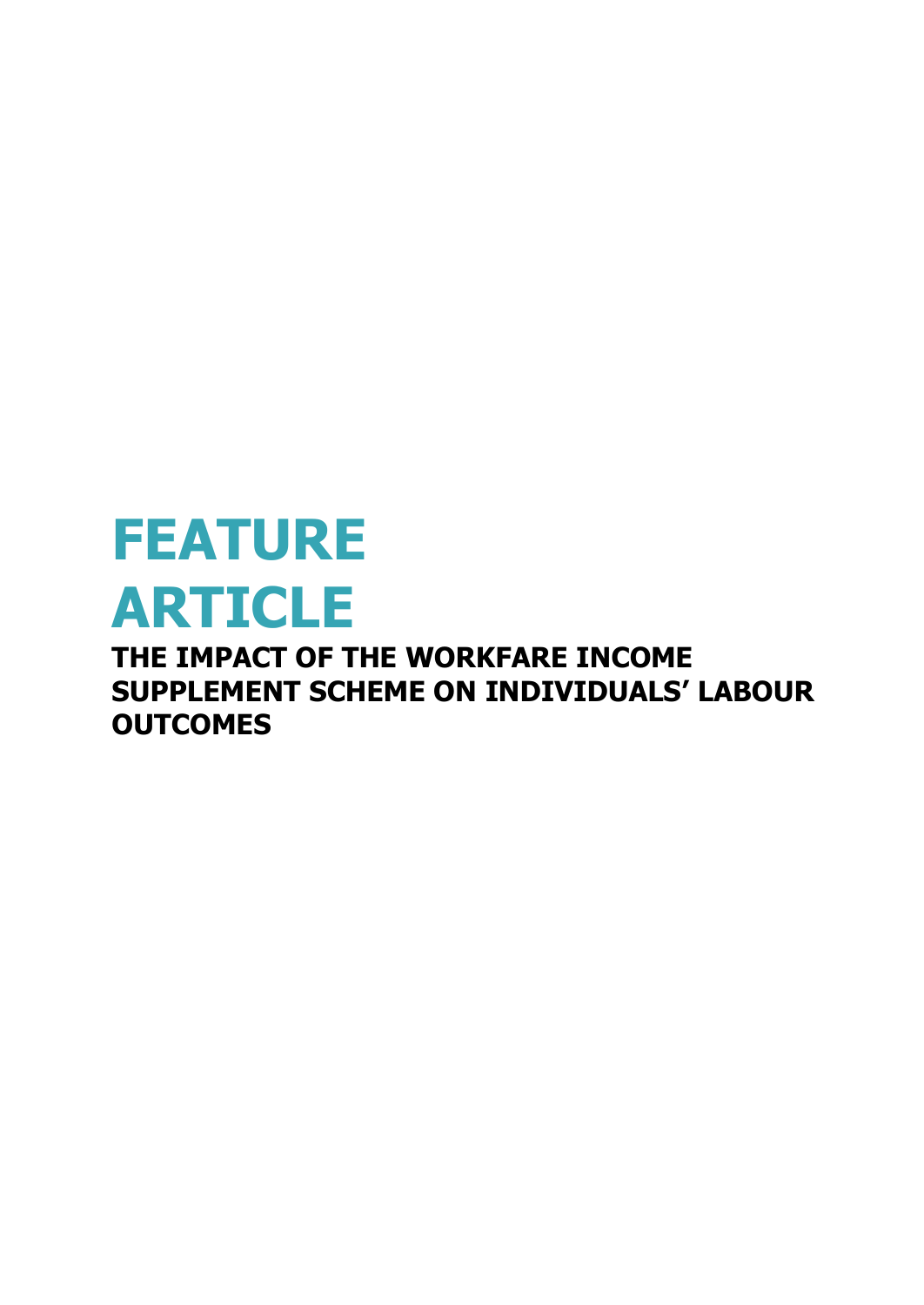## **THE IMPACT OF THE WORKFARE INCOME SUPPLEMENT SCHEME ON INDIVIDUALS' LABOUR OUTCOMES**

#### **EXECUTIVE SUMMARY**

- The Workfare Income Supplement (WIS) scheme has been a feature of Singapore's social safety net since 2007. This study examines how WIS has influenced the labour outcomes of lesseducated Singaporeans.
- Using a difference-in-differences estimation strategy, we find that WIS was effective in incentivising less-educated Singaporeans, particularly those in the older age groups, to enter and stay in the workforce. For WIS-eligible Singaporeans who were already in the workforce, there was no evidence that WIS resulted in a change in the number of months worked for most age groups, suggesting that the negative income effect of WIS on labour supply was offset by the positive substitution effect.
- While the gross wages (i.e., wages excluding WIS payout) of workers in all age groups increased, we find that WIS-eligible workers recorded a slower rate of increase in gross wages compared to those not eligible for WIS. This could be due to WIS-eligible workers working fewer hours (even though they were working the same number of months), or the sharing of the WIS subsidy between workers and employers as predicted by economic theory.

The views expressed in this paper are solely those of the authors and do not necessarily reflect those of the Ministry of Trade and Industry or the Government of Singapore.

## **INTRODUCTION**

The Workfare Income Supplement (WIS) has been a key feature of Singapore's social safety net since 2007. WIS aims to encourage older low-wage workers to remain in the workforce by supplementing their income, and in the process, raise their retirement savings. A brief description of WIS is included in Annex A.

This study attempts to evaluate the impact of WIS on the labour market outcomes of less-educated Singaporeans between 2007 and 2010. In particular, we estimate the impact of WIS on (i) the extensive margin of employment<sup>1</sup> (i.e., whether more individuals entered the workforce); (ii) the intensive margin of employment (i.e., whether individuals who were already participating in the workforce worked more or less months); and (iii) the gross wages of workers eligible for WIS. We also analyse the impact of several rounds of changes in the design of WIS, with a particular focus on the impact of the temporary Workfare Special Payment (WSP) introduced in 2009<sup>2</sup> and the enhancements to WIS (i.e., higher payout quantum and income ceiling) in 2010.

The rest of the paper proceeds as follows. First, we present a brief literature review. Next, we describe the data and our empirical strategy for the study. Then, we discuss our findings before concluding.

l

<sup>1</sup> The employment rate in this study refers to the proportion of individuals who worked at least one month in the year within our sampling frame.

<sup>2</sup> The WSP was introduced as an additional assistance scheme to help workers cope with the economic downturn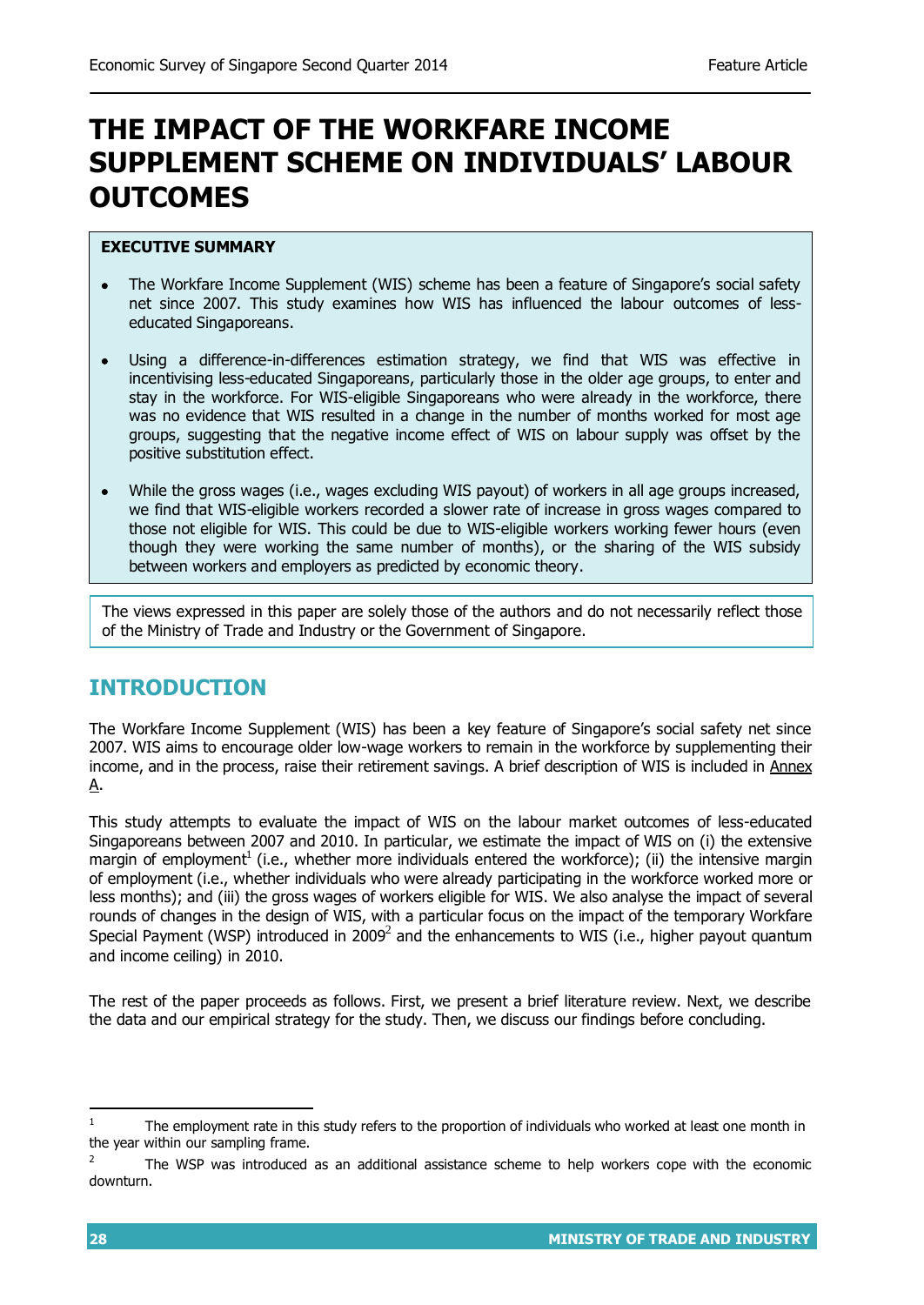## **LITERATURE REVIEW**

Evaluations of similar workfare schemes, like the Earned Income Tax Credit (EITC) in the US and the Working Families' Tax Credit (WFTC) in the UK, have generally found them to be successful in attracting more workers into the workforce. For example, Eissa and Liebman (1996) found that the expansion of the EITC scheme in 1986 increased the employment rate of single mothers in the US by up to 2.8 percentage-points. Similarly, in an evaluation of the UK's WFTC, Blundell, Brewer and Shephard (2005) estimated that the employment rate of single mothers rose by 3.6 percentage-points between 1996 and 2002.

While most empirical studies have found favourable extensive margin responses, the impact of workfare schemes on intensive margin responses is more ambiguous<sup>3</sup> as it depends primarily on the relative strength of the substitution and income effects. Specifically, as workfare schemes augment income, the income effect leads to more leisure being consumed (i.e., the incumbent will work less), while the substitution effect works in the opposite direction due to the higher opportunity cost of leisure (i.e., the incumbent will work more).

Beyond labour supply decisions, workfare schemes have also been found to have a negative impact on wages. For example, Rothstein (2008) found that EITC-induced increases in labour supply placed downward pressure on wages, resulting in a part of the incidence of the subsidy falling on employers. Specifically, Rothstein estimated that more than 72 per cent of the US government wage subsidy went to employers over the period 1992 to 1997.

## **DATA**

The dataset used in the study consists of individual-level data collected from administrative sources, including data on gross wages<sup>4</sup>, demographic characteristics, educational status and housing type. The dataset, which is structured as a panel, covers Singapore Citizens with secondary and below educational qualifications for the period 2004 to 2010.<sup>5</sup> Only employees (and not self-employed) are captured in the dataset.

### **METHODOLOGY**

We use a difference-in-differences (DID) strategy to estimate the impact of WIS eligibility on an individual's labour outcomes. Essentially, we compare changes in the labour outcomes of individuals who were exposed to WIS (i.e., treatment group) with the outcomes of individuals who were not (i.e., control group). A key advantage of the DID methodology is that it strips away the effect of macroeconomic factors on individuals' labour outcomes, thereby allowing us to isolate the impact of WIS.<sup>6</sup>

To construct the appropriate treatment and control groups for the DID specification, we exploit the WIS age eligibility criteria.<sup>7</sup> Specifically, an individual is in the control group for a particular year if he was 34

 $\frac{1}{3}$ Intensive margin responses would also be affected by differing workfare design schemes. For example, the main unit of assessment for the EITC and WFTC is the household unit, while WIS is assessed at the individual level.

<sup>&</sup>lt;sup>4</sup> Gross wages include employee CPF contributions, but exclude employer CPF contributions and WIS payouts.

<sup>&</sup>lt;sup>5</sup> We restricted our sample by educational qualifications to create a comparable control group for WIS recipients. For instance, although degree holders tend not to receive WIS, they may not be a suitable control group for WIS recipients who tend to have lower educational qualifications. We also exclude data from 2006 as the introduction of the Workfare Bonus Scheme (WBS) that year may bias our regression results.

<sup>6</sup> For instance, an improvement in economic conditions may lead to an individual's labour outcomes improving over time, regardless of WIS. The DID methodology allows us to strip away the effect of factors that affected both the treatment and control groups.

<sup>7</sup> It should be noted that the DID methodology cannot isolate the impact of WIS on labour outcomes from other policies that are implemented at the same time and target Singaporeans in the same age bands (such as CPF contribution rate changes).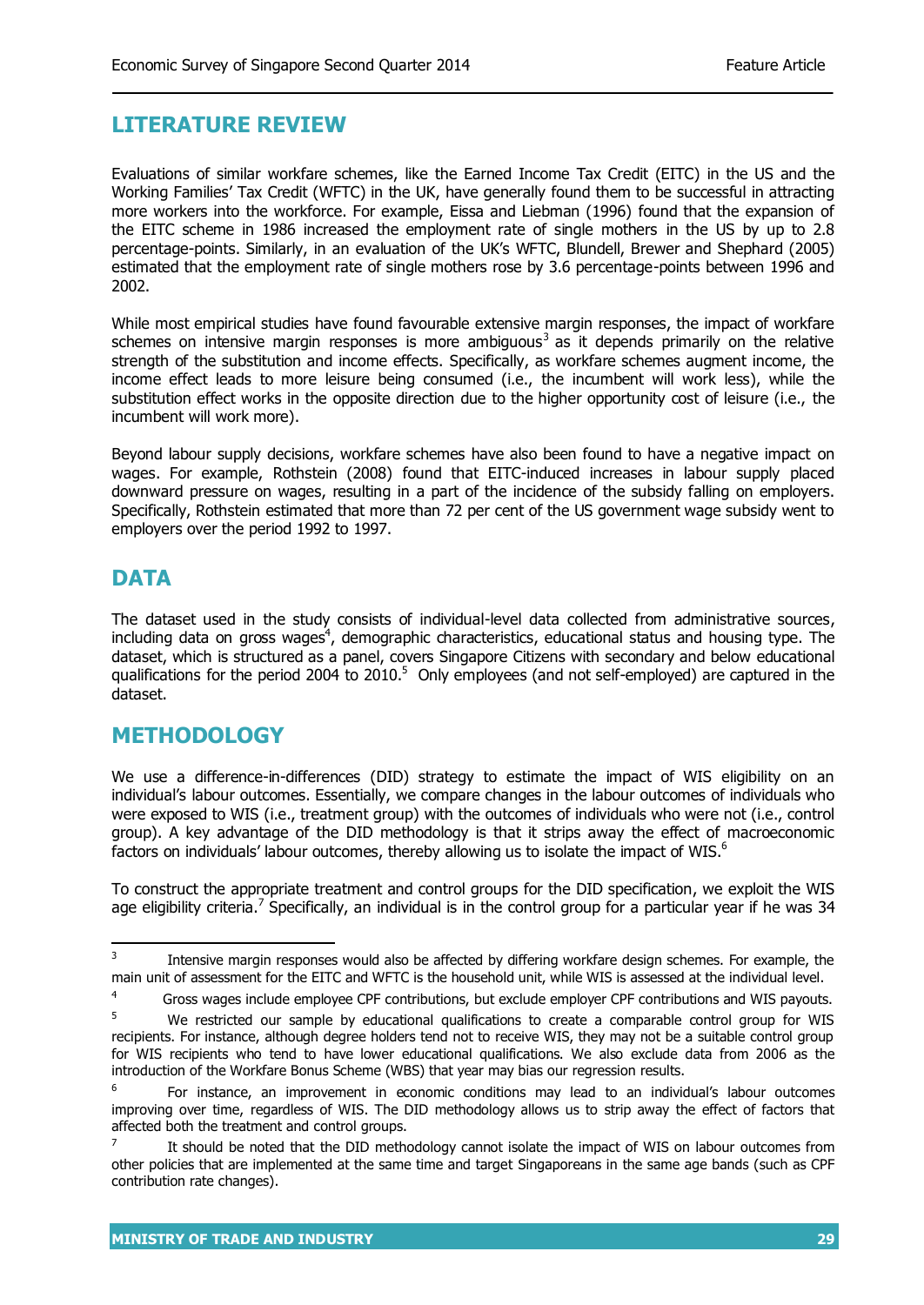years or younger and hence ineligible for WIS that year. If the individual was 35 years or older that year, he is placed in one of four treatment groups corresponding to the different age bands for WIS payouts,  $viz$ , 35-44, 45-54, 55-59, and 60-70. $8<sup>°</sup>$  We did not use any of the other eligibility criteria for WIS payouts (i.e., income, annual valuation of housing, and number of months worked) to define the treatment and control groups as these could potentially be adjusted by individuals in order to qualify for WIS, which would in turn bias our estimates.

We implement the DID as pooled regressions with the following baseline specification:

$$
y_{i,t} = \beta_0 + \beta_1 D_t + \sum_{\sigma} \beta_{k,\sigma} T_{\sigma,i,t} + \sum_{\sigma} \beta_{l,\sigma} D_t \times T_{\sigma,i,t} + \beta_m controls_{i,t} + \varepsilon_{i,t}
$$
(1)

where,

 $y_{i,t}$  is one of three labour outcomes for individual *i* in year t: (i) whether he worked in any one month of the year (the extensive margin); (ii) the number of months worked (the *intensive margin*); or (iii) his average gross wage for the months that he worked in that year;

 $D_t$  is a time dummy variable taking a value of 1 in the years after WIS came into effect (i.e., 2007 and after);

 $T_{\sigma,i,t}$  is a series of dummy variables taking a value of 1 if individual *i* was in age band  $\sigma$  (35-44, 45-54, 55-59, or 60-70) in year t;

 $controls_{it}$  is a vector of demographic and employment-related controls (e.g. a functional form on age, marital status, number of children, housing type, gender, race and industry) for individual  $i$  in year  $t$ , and

 $\varepsilon_{i,t}$  is a random shock to the labour market outcome of individual *i* in year t.

The coefficient of interest is  $\beta_{l,\sigma}$ , which can be interpreted as the impact of the treatment (i.e., exposure to WIS) on the labour outcomes of individuals in a particular age group.

In addition to the baseline DID specification, we also estimate the impact of the WSP and enhancements to WIS by including time dummies for each year after WIS came into effect:

$$
y_{i,t} = \beta_0 + \sum_{\tau} \beta_{j,\tau} D_{\tau,t} + \sum_{\sigma} \beta_{k,\sigma} T_{\sigma,i,t} + \sum_{\tau} \sum_{\sigma} \beta_{l,\tau,\sigma} D_{\tau,t} \times T_{\sigma,i,t} + \beta_m controls_{i,t} + \varepsilon_{i,t}
$$
(2)

where, on top of the variables previously defined,  $D_{\tau,t}$  is a series of time dummy variables taking a value of 1 in year  $\tau$  (2007 to 2010).

By differentiating the impact of WIS in each year, these individual-year time dummies will allow us to determine whether the introduction of WSP in 2009 or enhancements to WIS in 2010 had additional impact on the labour outcomes of the treatment groups.

## **RESULTS AND DISCUSSION**

#### **A. Effect on Extensive Margins**

Our regression results indicate that WIS has incentivised less-educated Singaporeans to work. Over the period 2007 to 2010, WIS led to a 2.7 to 7.3 percentage-points increase in the employment rate of WISeligible Singaporeans, with a larger impact being felt for the older age groups (Exhibit 1A). In fact, the estimated effect of WIS would account for 92 per cent of the increase in employment rate among lesseducated Singaporeans aged 60-70 over this period (Exhibit 1B).

<sup>8</sup> We include different treatment groups as older age groups receive more generous WIS payouts and may have different responses to WIS vis-à-vis younger workers.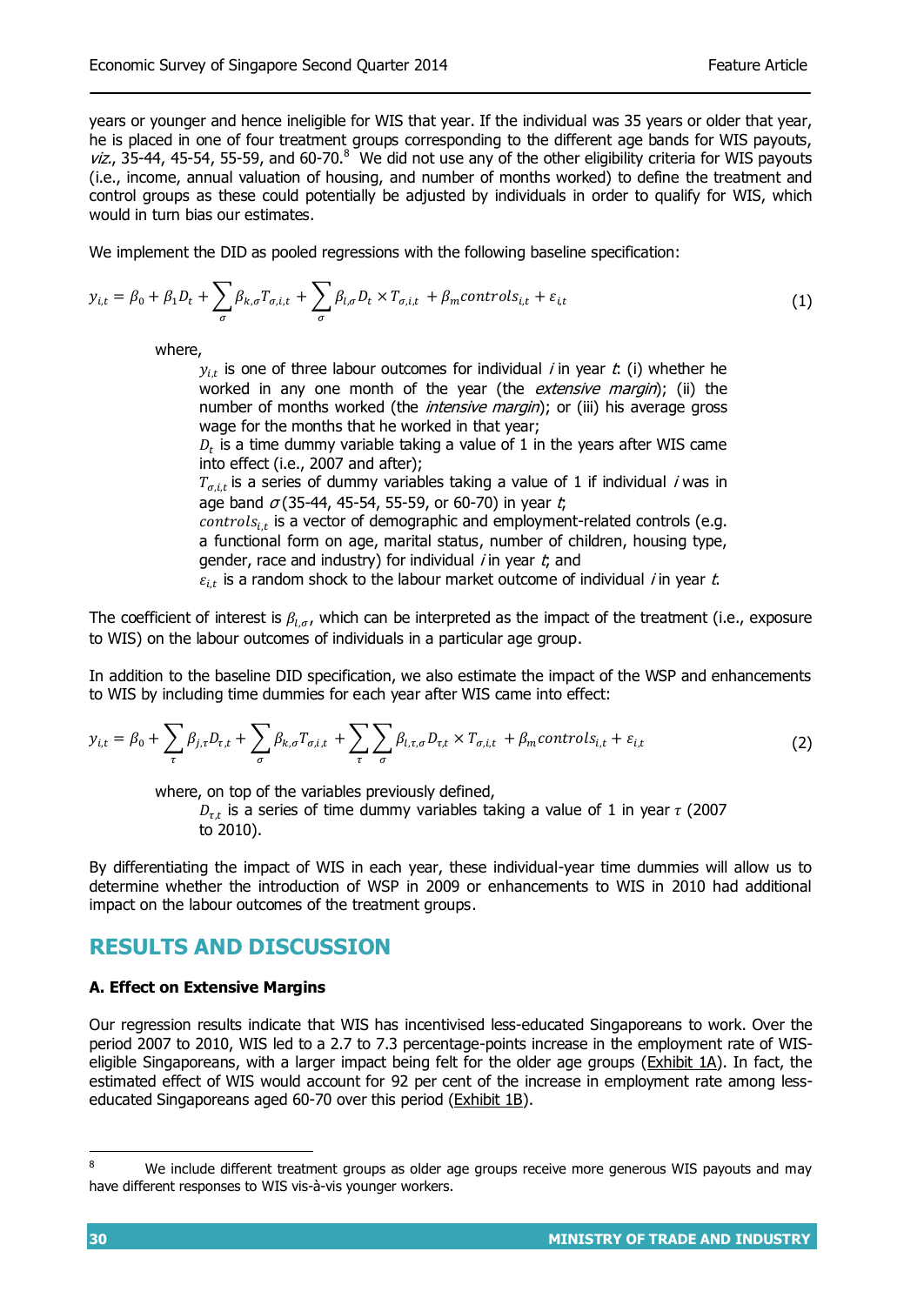#### **Exhibit 1A: Impact of WIS on Employment Rates of Workers by Age Groups**

| Age Band | Estimate<br>(Percentage-points) |
|----------|---------------------------------|
| 35-44    | 2.7                             |
| 45-54    | 3.4                             |
| 55-59    | 6.0                             |
| 60-70    | ᄀ ੨                             |

#### **Exhibit 1B: Comparison of Impact of WIS with Overall Increase in Employment Rate of Lesseducated Singaporeans by Age Groups**



Note: All results significant at 0.1 per cent level and all placebo tests<sup>9</sup> were cleared at 1 per cent level.

Note: Percentages refer to the increase in employment rate attributable to WIS.

The larger impact of WIS among older Singaporeans could be due to several factors. First, WIS payouts were more generous for older workers. For instance, in 2010, the maximum possible payout for workers aged 60-70 was \$2,800. This was more than twice the maximum possible payout of \$1,050 for workers in the 35-44 age group. Second, older workers may view the same monetary incentive differently from younger workers, perhaps due to the approaching retirement age or other cohort-specific reasons.

#### Effect of WSP and enhancements to WIS on employment rates

When examining the impact of WIS in individual years for the period 2007 to 2010, we find a statistically significant increase in the employment rates for all age groups from 2007 to 2008, and no further significant increases in subsequent years when the WSP and WIS enhancements were introduced (Exhibit 2). There are two takeaways from this result.

First, since there were no large changes to the payout structure of WIS in 2008, the increase in the effect of WIS that year was likely to be due to learning effects. For instance, workers might have required time to learn about WIS (e.g., the eligibility criteria, benefits from WIS, etc.) and to search for jobs to qualify for WIS. Second, the introduction of WSP in 2009 and enhancements to WIS in 2010 did not seem to have any effect on employment rates. This suggests that most marginal workers might have already entered/re-entered the workforce in the first two years of the implementation of WIS, and much larger payouts than that offered by WSP and enhancements to WIS would be required to further raise employment rates.

|          | Estimate            |                  |      |      |  |
|----------|---------------------|------------------|------|------|--|
| Age Band | (Percentage-points) |                  |      |      |  |
|          | 2007                | 2008             | 2009 | 2010 |  |
| 35-44    | 1.8                 | 2.9 <sup>6</sup> | 3.4  | 3.2  |  |
| 45-54    | 1.8                 | 3.6 <sup>§</sup> | 4.3  | 4.2  |  |
| 55-59    | 3.7                 | -29              | 7.2  | 6.8  |  |
| 60-70    | 4.5                 | O3               |      | 7.8  |  |

#### **Exhibit 2: Effect of WIS on Employment Rates by Year**

Note: All results significant at 0.1 per cent level and all placebo tests were cleared at the 1 per cent level.

 $\frac{1}{3}$  denotes coefficients which are different from the year before at 1 per cent statistical significance.

<sup>-&</sup>lt;br>9 These are tests conducted to ensure that the trends for the treatment and control groups are similar in the years prior to the treatment, i.e., the parallel trends assumption holds.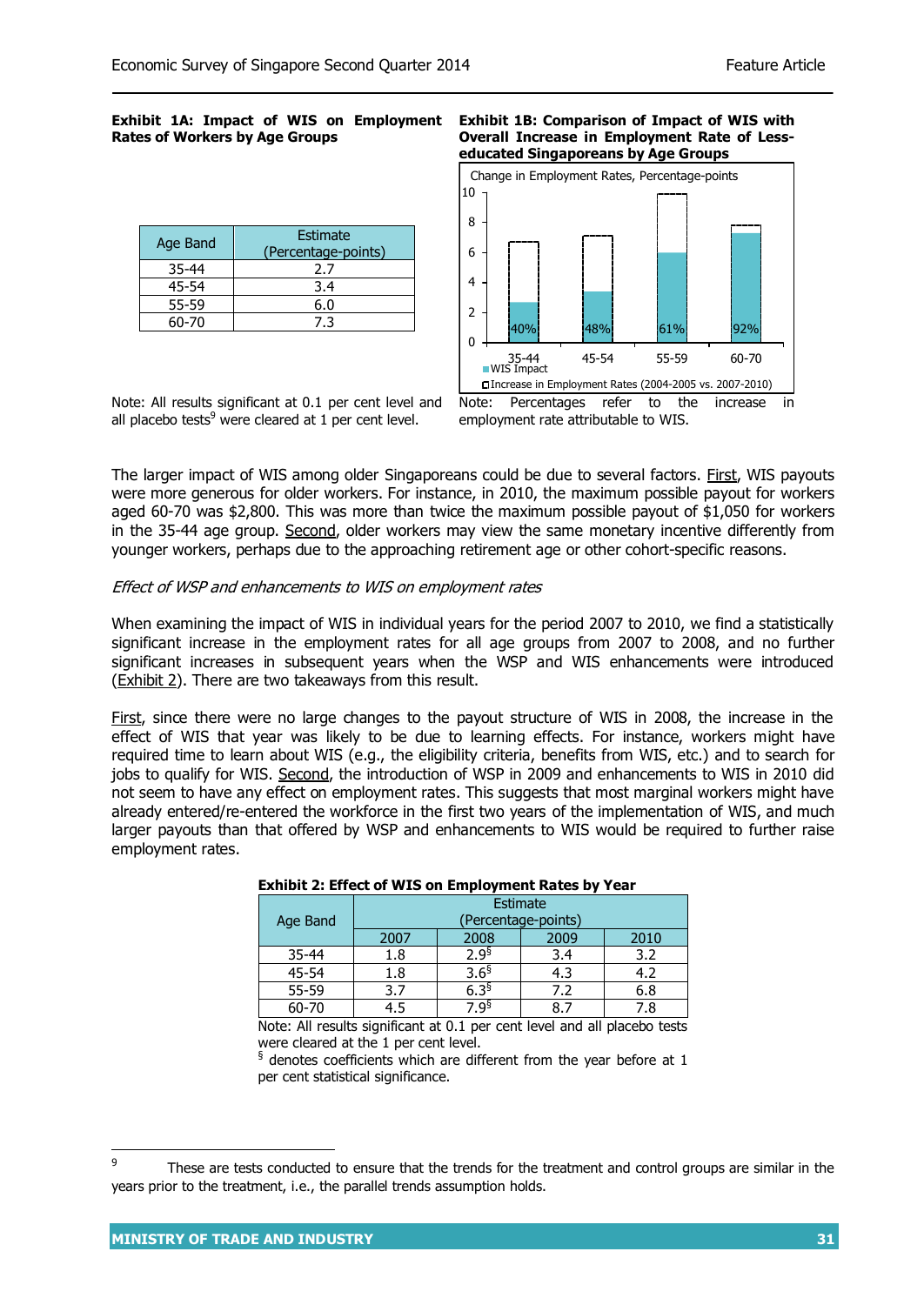#### **B. Effect on Intensive Margins**

We find that WIS had no statistically significant impact on intensive margins as measured by the number of months that employed individuals worked in a year (Exhibit 3). In particular, after WIS came into effect in 2007, there was little difference between the treatment and control groups in terms of changes in the number of months worked. In fact, the only statistically significant result obtained was for those in the 45-54 age band, where there was an estimated decline of 0.04 months (or around one working day) worked per year per worker compared to the control group.<sup>10</sup> These results suggest that the negative income effect of WIS was broadly offset by the positive substitution effect of WIS for most age groups.<sup>11</sup>

| Age Band                                      | Estimate<br>(Months)             |  |  |
|-----------------------------------------------|----------------------------------|--|--|
| 35-44                                         |                                  |  |  |
| 45-54                                         | $-0.04***$                       |  |  |
| 55-59                                         |                                  |  |  |
| 60-70                                         |                                  |  |  |
| $**$<br>$***$<br>- --<br>$\sim$ $\sim$ $\sim$ | .<br>$\cdot$ $\sim$<br>.<br>---- |  |  |

|  | <b>Exhibit 3: Impact of WIS on Intensive Margins of Incumbents</b> |
|--|--------------------------------------------------------------------|
|  |                                                                    |

Note:  $*$  p<0.05,  $p$ <0.01, \*\*\*  $p$ <0.001; statistically insignificant results are suppressed.

denotes results which should be interpreted with caution as they failed the placebo tests on the baseline regressions at the 1 per cent level.

#### **C. Effect on Wages**

Consistent with economic theory and other empirical studies, we find that WIS led to a slower rate of increase in gross wages (i.e., wages excluding WIS payout) among workers eligible for WIS compared to workers who were not. Specifically, while gross wages increased across the board between 2004 and 2010, the wage growth of WIS-eligible workers was 0.8 percentage-points (for workers in the younger age band of 35-44) to 3.8 percentage-points (for those aged 55-59) lower than that of workers in the control group, after controlling for demographic and employment-related characteristics (Exhibit 4).

The lower wage growth may have been due to several factors. First, since the WIS eligibility criterion is stated in terms of months worked instead of hours worked (for ease of administration), workers may have chosen to work fewer hours in response to an increase in income (i.e., gross wages plus WIS payouts) arising from WIS even if the number of months worked did not change. Second, part of the incidence of WIS may have fallen on employers. Specifically, the level of incidence of WIS on employers and employees is dependent on the relative elasticities of labour demand and supply. Based on economic theory, the incidence of WIS would fall more on employers if labour supply is more elastic relative to labour demand (see Annex B for details). Indeed, we find that WIS-eligible workers in sectors with lower barriers to entry for workers and hence higher elasticity of supply (e.g., construction, wholesale and retail, and accommodation and food & beverage) experienced a more negative impact on wage growth as compared to the overall average.

 $\overline{a}$  $10$  This study is only able to measure intensive margin by the number of months worked, as data on hours worked is not collected administratively (i.e., via CPF records).

<sup>&</sup>lt;sup>11</sup> According to economic theory, the effect of an increase in income (arising from the WIS payouts) on the number of months worked is negative because individuals can now afford to work less with a higher income. However, by raising the individual's take-home pay for each month worked, WIS also raises the opportunity cost of not working, thereby inducing a substitution from leisure to work. Whether individuals end up working more or less months will depend on the net impact of these opposing forces.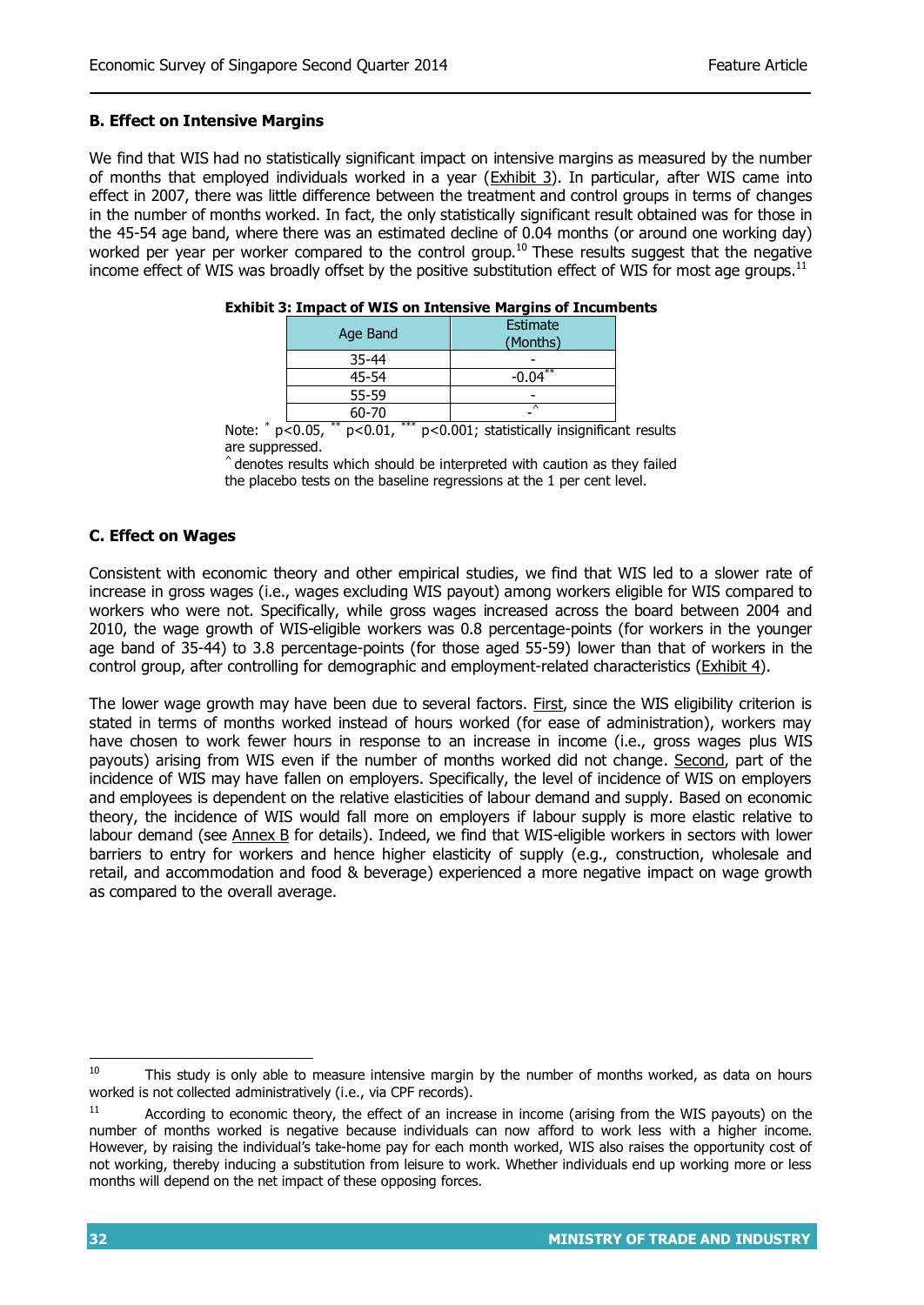| <b>Exhibit 4: Effect of WIS on Gross Wages</b> |                                 |              |                         |                                                |  |
|------------------------------------------------|---------------------------------|--------------|-------------------------|------------------------------------------------|--|
| Age Band                                       | Estimate<br>(Percentage-points) |              |                         |                                                |  |
|                                                | Overall                         | Construction | Wholesale and<br>Retail | Accommodation<br>and Food &<br><b>Beverage</b> |  |
| $35 - 44$                                      | $-0.8$ <sup>*</sup>             | $-5.7***$    |                         |                                                |  |
| 45-54                                          | $-2\overline{7^{***}}$          | $-6.4***$    | ***<br>$-3.0$           | $-4.0^{\circ}$                                 |  |
| 55-59                                          | $-3.8***$                       | $-6.8***$    | $-5.8***$               | $-5.9***$                                      |  |
| 60-70                                          |                                 |              | $-5.6***$               | -4.4 $*$                                       |  |

Note: \* p<0.05, \*\* p<0.01, \*\*\* p<0.001; statistically insignificant results are suppressed. All placebo tests were cleared at the 1 per cent level.

Nonetheless, even if we assume that WIS' negative impact on gross wage growth was due entirely to employers sharing part of the incidence of WIS, our estimates suggest that the incidence of WIS that fell on employers was low on average when compared to that found in empirical studies on the EITC in US.<sup>12</sup> For example, for workers aged 45-54 earning the maximum possible WIS payout with a monthly income of \$1,000, the incidence of WIS on employers was estimated to be around 25 per cent (Exhibit 5). In comparison, Rothstein (2008) found that the incidence of EITC on employers was more than 72 per cent.





## **CONCLUSION**

This study finds that WIS has increased the employment rates of less-educated Singaporeans. This impact was especially strong in the first two years of the implementation of WIS (i.e., 2007 and 2008). There was no significant increase in employment rates thereafter, suggesting that the WSP and the enhancements to WIS in 2009 and 2010 respectively did not incentivise further entry into the workforce. We also find that WIS had little impact on the number of months worked among incumbent workers.

Furthermore, we find that WIS led to a slower rate of increase in gross wages among WIS-eligible workers. This might have been due to workers choosing to work fewer hours or a sharing of the WIS subsidy between employers and workers. Even if we assume that the entire extent of the negative impact on wage growth was due to the latter, the incidence of WIS that fell on employers is still lower than that for the EITC in the US.

Note: Results for 60-70 age band were statistically insignificant.

 $12$ <sup>12</sup> Our estimate of the incidence represents an average across WIS-eligible workers in all age groups. As WIS payouts differ across age groups, the incidence of WIS that falls on employers would differ across age groups as well.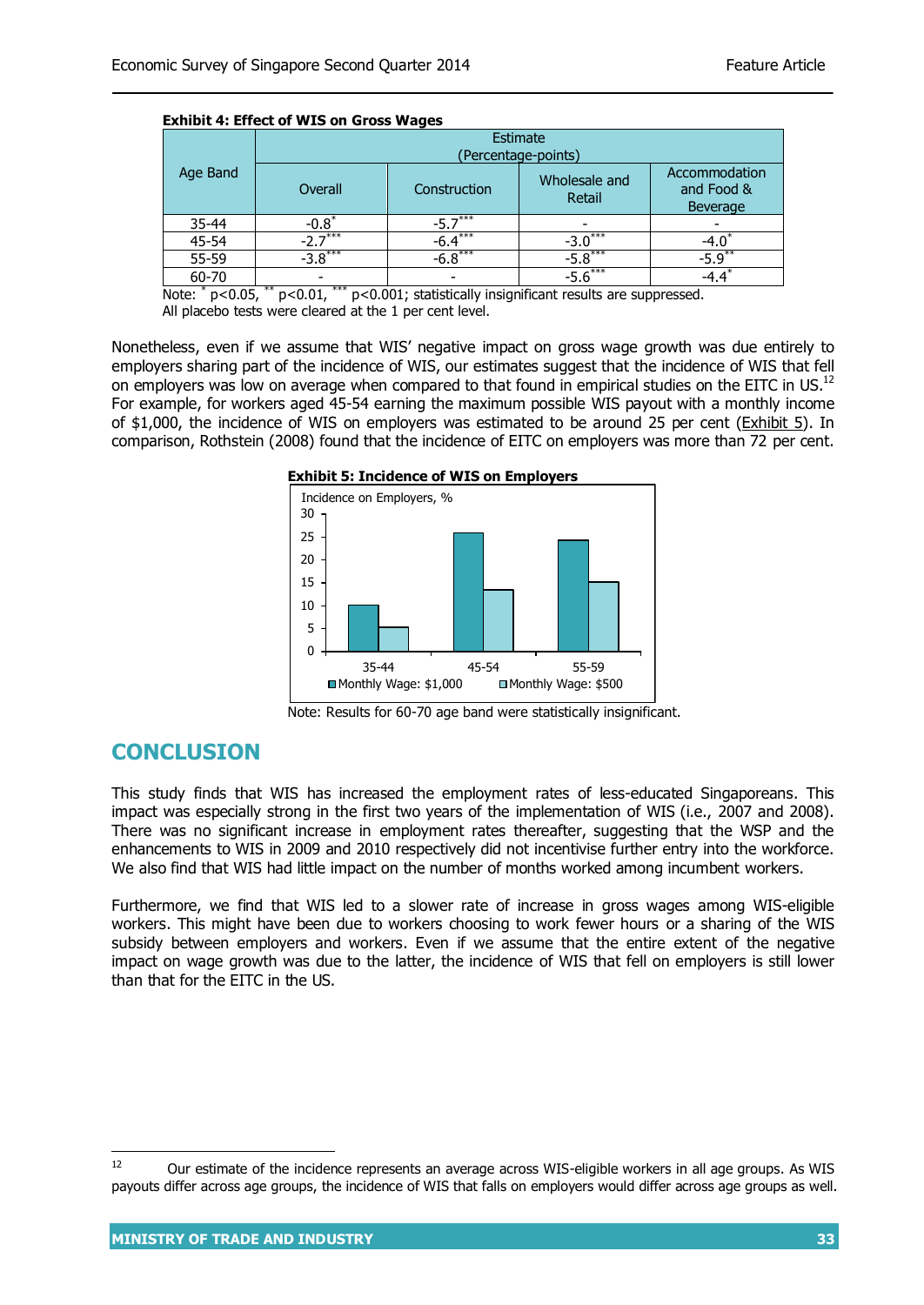Contributed by:

Leong Chi Hoong, Economist Ong Pinchuan, Economist Tan Di Song, Economist Kuhan Harichandra, Senior Economist Economics Division Ministry of Trade and Industry

## **REFERENCES**

Blundell, R., Brewer, M. and Shephard, A. (2005). Evaluating the Labour Market Impact of Working Families' Tax Credit using Difference-in-Differences. HM Revenue and Customs.

Eissa, N. and Liebman, J. (1996). Labour supply response to the earned income tax credit. Quarterly Journal of Economics, Vol. 111, No. 2, 605-637.

Rothstein, J. (2008). The Unintended Consequences of Encouraging Work: Tax Incidence and the EITC. Center for Economic Policy Studies, Princeton University, 2008.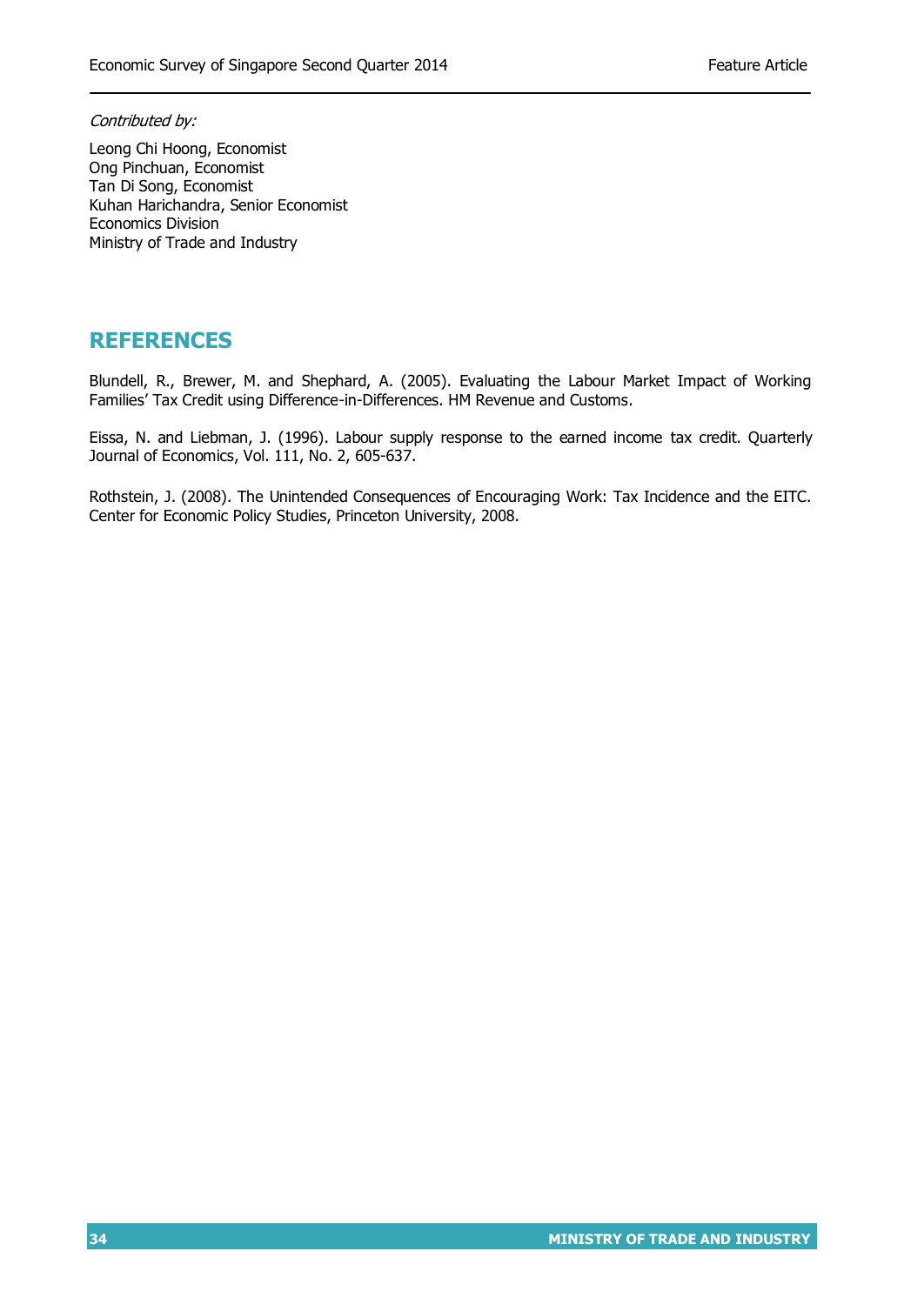## **ANNEX A: BRIEF DESCRIPTION OF WIS**

WIS was announced by the Government in February 2007 as a permanent feature of Singapore's social safety net for Singapore's older low-wage workers. The scheme is intended to encourage these workers to find and stay in work, while at the same time build up their CPF for retirement, housing and healthcare needs. The scheme replaces the earlier one-off Workfare Bonus Scheme (WBS) that was only effective for 2006.

Since the introduction of WIS in 2007, several additional payouts and enhancements have been announced. First, the Workfare Special Payment (WSP) was introduced in February 2009 as an additional one-off payout that year to help vulnerable workers cope with the economic downturn. Second, WIS was enhanced in 2010, with the income ceiling increased from \$1,500 to \$1,700 and the maximum possible payout increased from \$2,400 to \$2,800.